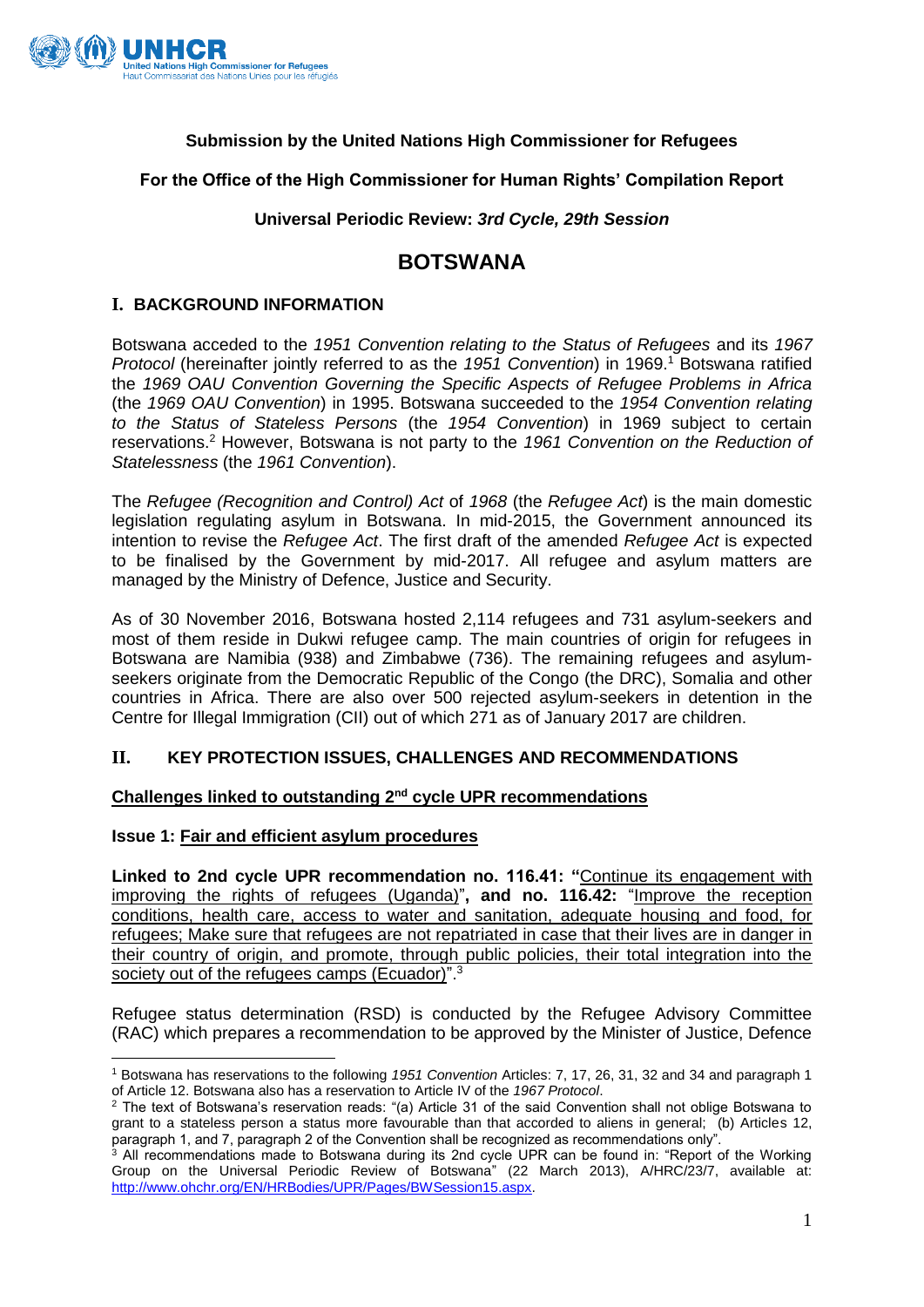and Security. RAC is mainly composed of officials from the Ministry of Defence and Security, which means that RAC members often do not have any expertise regarding refugee law.

In addition, there is no provision in the *Refugee Act* that establishes an RSD appeal mechanism by an authority, court or tribunal, separate from and independent of the authority, which made the initial decision.<sup>4</sup> Although a discretionary review of first instance decisions is available by the Minister<sup>5</sup> neither are there procedural rules or timeframes regarding this review process. There are also no provisions in the *Refugee Act* ensuring gender and child sensitive procedures or access to professional interpreters. The *Refugee Act* does also not provide for access to legal representation during the asylum procedures including for unaccompanied and separated children (UASC).

The Government of Botswana also applies a stringent policy on the concept of "first country of asylum" and "safe third country" that affects all asylum-seekers having transited through another country. Dismissing claims as inadmissible on the basis of these concepts before looking at the merits of the claim results in a rejecting rate of at least 92 per cent. Transfer to the "first country of asylum" or "third safe country" require application of safeguards, and would not be appropriate where they represent an attempt, in whole or part, by a *1951 Convention* State party to divest itself of responsibility. Nonetheless, they are used as an excuse to deny or limit jurisdiction and responsibility under international refugee and human rights law. 6

### **Recommendations:**

1

UNHCR recommends that the Government of Botswana:

- a) Provide legal and procedural safeguards for asylum-seekers during RSD procedures, including access to legal representation in particular for unaccompanied and separated children and access to professional interpreters, and introduce child and gender sensitive procedures;
- b) Amend the *Refugee Act* to ensure a right to appeal, to shift the responsibility for examining appeals concerning asylum cases to a judicial body which is fully independent and impartial, and to provide for oral hearings at the appeals level; and
- c) Refrain from declaring asylum applications inadmissible on the sole basis of "first country of asylum" or "safe third country", ensuring that asylum-seekers effectively benefit from international protection and that Botswana retain responsibility for obligations arising under the *1951 Convention*.

#### **Issue 2: Detention of rejected asylum-seekers and protection against** *refoulement*

# **Linked to 2nd cycle UPR recommendation no. 116.42** (above-mentioned)

In July 2015, 511 asylum-seekers, mainly from DRC, arrived in Botswana and all of them, including women and children, were detained and denied asylum at CII. Their asylum claims were rejected on the basis of "first country of asylum" or "third safe country" concepts without an individual assessment of each claim, and without assessing whether the concerned individuals could be readmitted in, and effectively receive protection from, another country. As of April 2017, all 511 persons remain detained at CII.

<sup>4</sup> UN High Commissioner for Refugees, Handbook on Procedures and Criteria for Determining Refugee Status under the 1951 Convention and the 1967 Protocol relating to the Status of Refugees, para. 192 (vi), January 1992, available at[: http://www.refworld.org/docid/4f33c8d92.html.](http://www.refworld.org/docid/4f33c8d92.html)

<sup>5</sup> Section 8 of the *Refugees Act* provides that the Minister may direct RAC to "reopen the inquiry or to make further report in the matter".

<sup>6</sup> UN High Commissioner for Refugees (UNHCR), Guidance Note on bilateral and/or multilateral transfer arrangements of asylum-seekers, May 2013, para 6, available at: [http://www.refworld.org/docid/51af82794.html.](http://www.refworld.org/docid/51af82794.html)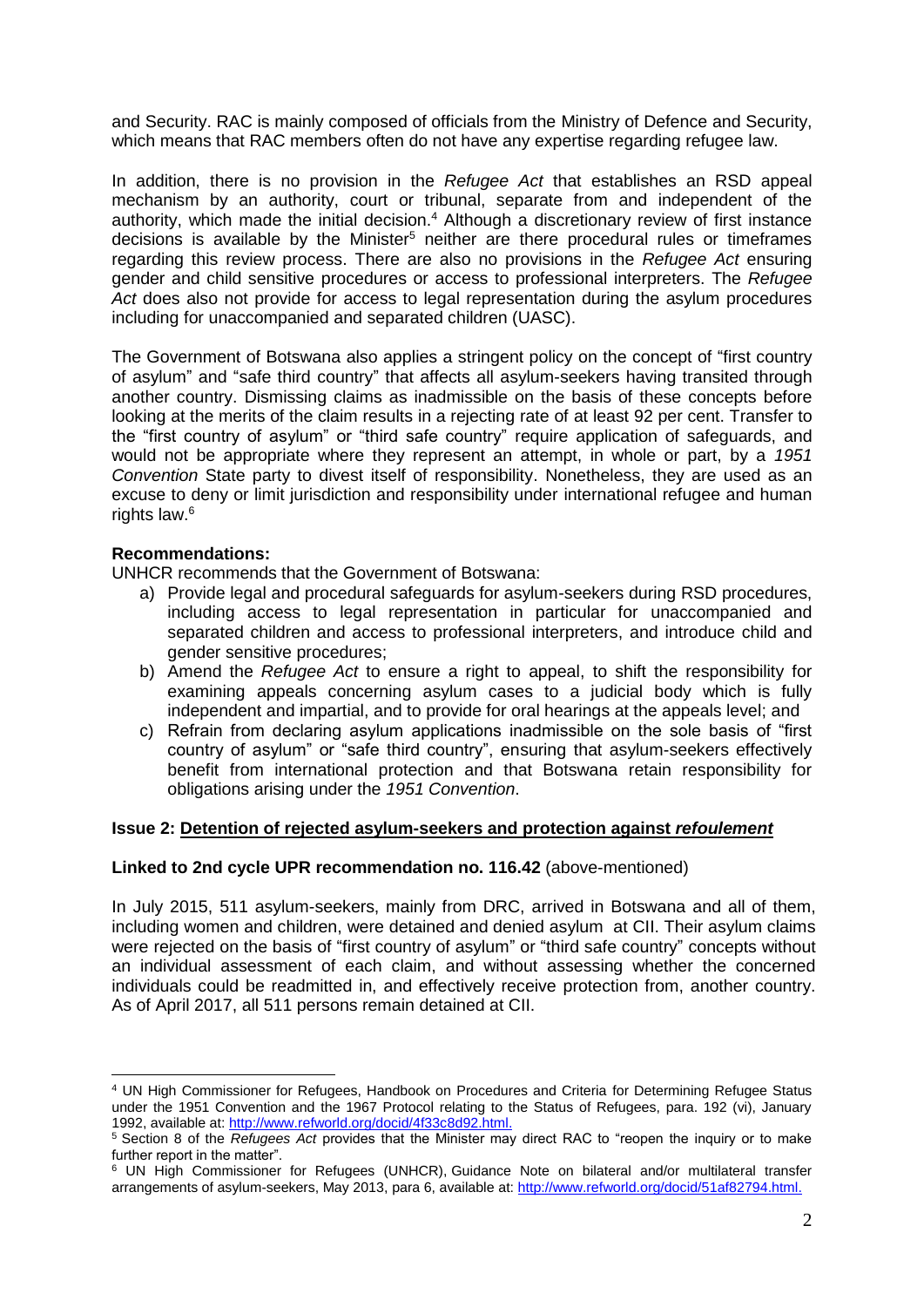According to data available in June 2016, at least 404 of the rejected DRC asylum-seekers, including their dependents in CII, had fled conflict and violence from eastern DRC. UNHCR is concerned about the potential return of persons to eastern DRC in light of the *UNHCR position on returns to North Kivu, South Kivu and adjacent areas in the Democratic Republic of Congo affected by on-going conflict and violence in the region*, which was published in September 2014 and remains valid.<sup>7</sup> In its position paper, UNHCR considers that it is likely that Congolese who have fled the conflict in eastern DRC are in need of international protection in accordance with the broader refugee definition contained in the *OAU Convention*. In addition, many persons fleeing the DRC are likely to meet the *1951 Convention* criteria for refugee status.<sup>8</sup> Under the present circumstances, "UNHCR urges States not to forcibly return to DRC persons originating from these areas until the security and human rights situation has improved considerably".<sup>9</sup> This standard is applicable to rejected asylum-seekers as well, since "[t]he bar on forcible return serves as a minimum standard and needs to remain in place until such time as the security and human rights situation in the affected areas has improved sufficiently to permit a safe and dignified return of those determined not to be in need of international protection".<sup>10</sup> If rejected asylumseekers are returned to eastern DRC, their return would most likely constitute *refoulement*, which would be in breach of Article 33 of the *1951 Convention*.

Furthermore, a significant number of the rejected asylum-seekers detained at CII are children. In January 2017, UNHCR recorded that at least 271 rejected asylum-seeking children, including UASC, were living in CII. While the *Botswana Children's Act (2009)*  stipulates the consideration of the best interests of the child and children's right to education, these children have been in detention for over one and a half year and have not attended school during this time. Also, in January 2017, UNHCR was informed about a boy being sexually assaulted by an older inmate in CII. UNHCR notes that children should never be detained under any circumstances as detention is never in the child's best interest.

# **Recommendations:**

UNHCR recommends that the Government of Botswana:

- a) Release all rejected asylum-seeking children from CII and ensure durable solutions in the best interests of the child.
- a) Provide all rejected asylum-seeking children with access to primary and secondary education while they reside in Botswana irrespectively of their status; and
- b) Release all rejected eastern DRC asylum-seekers from CII and allow them to stay in Dukwi refugee camp until the situation in DRC is conducive for return.

# **Issue 3: Freedom of movement and the right to work**

# **Linked to 2nd cycle UPR recommendation no. 116.41 and no. 116.42** (above-mentioned)

Botswana's reservation to Article 26 of the *1951 Convention* concerning freedom of movement remains a significant gap in the legal framework of the country. In practice, this reservation is enforced through government policy and is not legislated. The policy entails that all asylum-seekers and refugees are required to reside in Dukwi refugee camp. To leave the camp, asylum-seekers and refugees must obtain exit permits (or work or residence permits), but only a few exit permits are granted by the Government. The Government has also recently installed a high fence around the camp and a gate at its entrance. The gate is yet to be locked, however the small foot gate is usually locked over the weekends. Due to

**<sup>.</sup>** <sup>7</sup> UNHCR, *UNHCR position on returns to North Kivu, South Kivu and adjacent areas in the Democratic Republic of Congo affected by on-going conflict and violence in the region - Update I*, September 2014, available at: [http://www.refworld.org/docid/5400755a4.html.](http://www.refworld.org/docid/5400755a4.html)

<sup>8</sup> Ibid.

<sup>&</sup>lt;sup>9</sup> Ibid.  $10$  Ibid.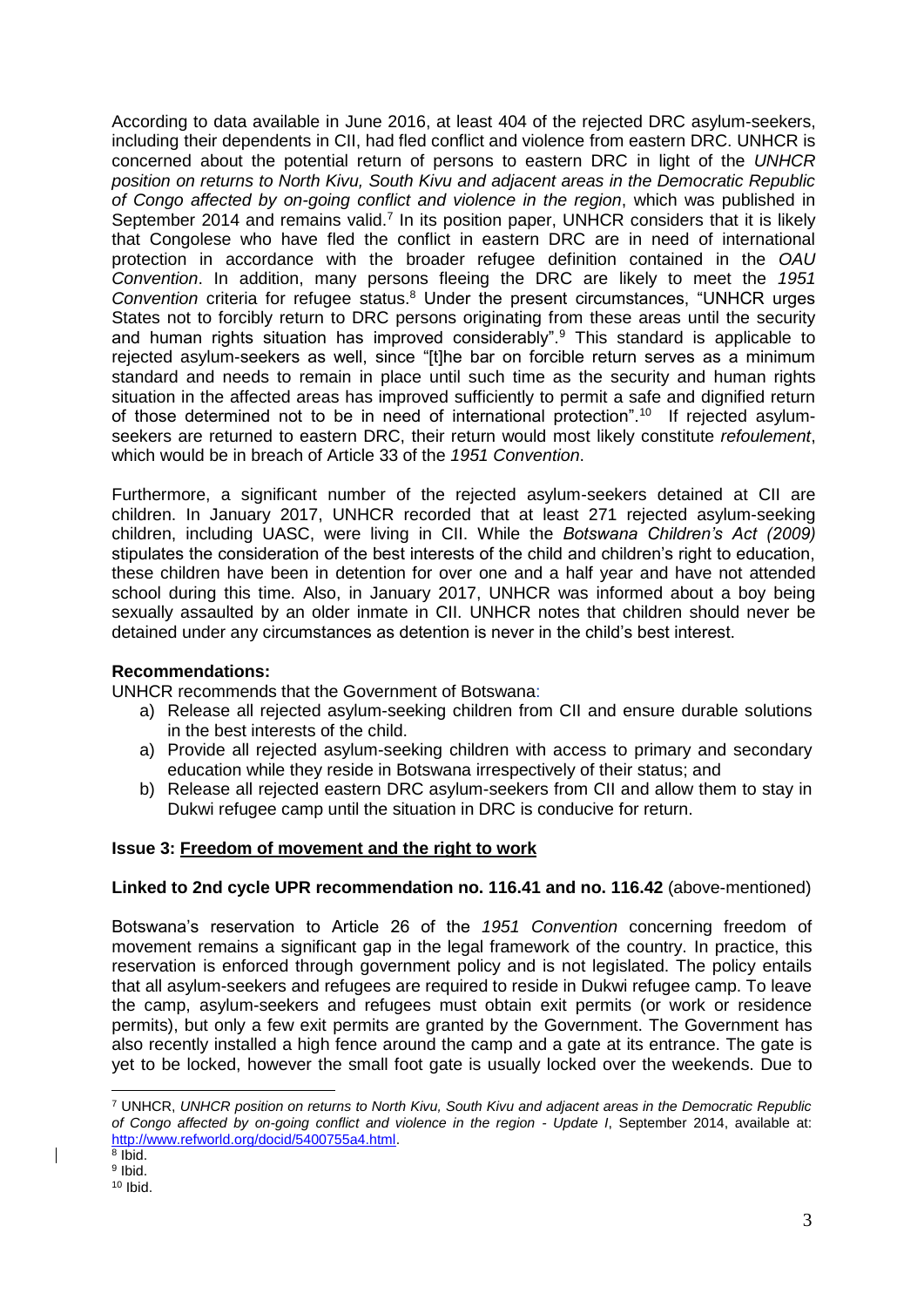the increased physical barriers around the camp, school children are experiencing practical difficulties with leaving and entering the camp to attend school.

While asylum-seekers and refugees are officially required to reside in Dukwi refugee camp, some of them live in urban areas without the required permits. One of the reasons behind this is the high rejection rate for obtaining exit permits. Without official permission to reside in urban areas, refugees and asylum-seekers are at risk of arrest and detention in prisons or CII, despite there being no lawful provision for such detention and no lawful sanction for breaching the unwritten encampment policy. Additional refugees living or visiting urban areas without permission, including those visiting or living with a spouse who is a national, risk withdrawal of their refugee status for violating the encampment policy. This policy has also resulted in a lack of livelihood opportunities for refugees and led to the prevalence of negative coping mechanisms, such as sex work, alcoholism, sexual exploitation and abuse, particularly for women and children who are at a heightened risk due to lack of adequate protection.

Botswana has also made a reservation to Article 17 of the *1951 Convention* and does not provide asylum-seekers and refugees with the right to work. As refugees do not have access to work permits, they are unable to be self-sufficient. This means that refugees may resort to working in hazardous jobs in the informal labour market to provide for themselves and their families, and are also likely to be subject to exploitation as they may not be protected by relevant national labour laws.

Access to employment is in the interest of both the host country and the beneficiaries of international protection. It removes the incentive of unofficial employment; contributes to selfreliance; promotes integration in the host community; and provides people with an opportunity to develop their skills and experience. Employment provides the individual not only with an income, but also with independence, social status and recognition. In addition, providing access to the labour market can discourage informal employment and can facilitate reintegration into the country of origin, if voluntary repatriation becomes feasible, by allowing refugees who return home to do so with a degree of financial independence or acquired work skills.<sup>11</sup>

Due to limitations on employment and freedom of movement, asylum-seekers and refugees in Botswana depend entirely on UNHCR and the Government for food aid and other necessities. As UNHCR intends to close its national office in Botswana, it would be beneficial if asylum-seekers and refugees could engage in livelihoods activities to sustain themselves and their families rather than relying on the Government.

#### **Recommendation:**

UNHCR recommends that the Government of Botswana:

- a) Withdraw its reservation to Articles 17 and 26 of the *1951 Convention*;
- b) Amend its encampment policy to ensure freedom of movement for refugees and asylum-seekers; and
- c) Provide work permits and decent work opportunities to asylum-seekers and refugees.

# **Additional protection challenges**

### **Issue 5: Naturalisation**

**.** 

<sup>11</sup> UN High Commissioner for Refugees (UNHCR), *Global Consultations on International Protection/Third Track: Reception of Asylum-Seekers, Including Standards of Treatment, in the Context of Individual Asylum Systems*, 4 September 2001, EC/GC/01/17, para. 13,<http://www.refworld.org/docid/3bfa81864.html>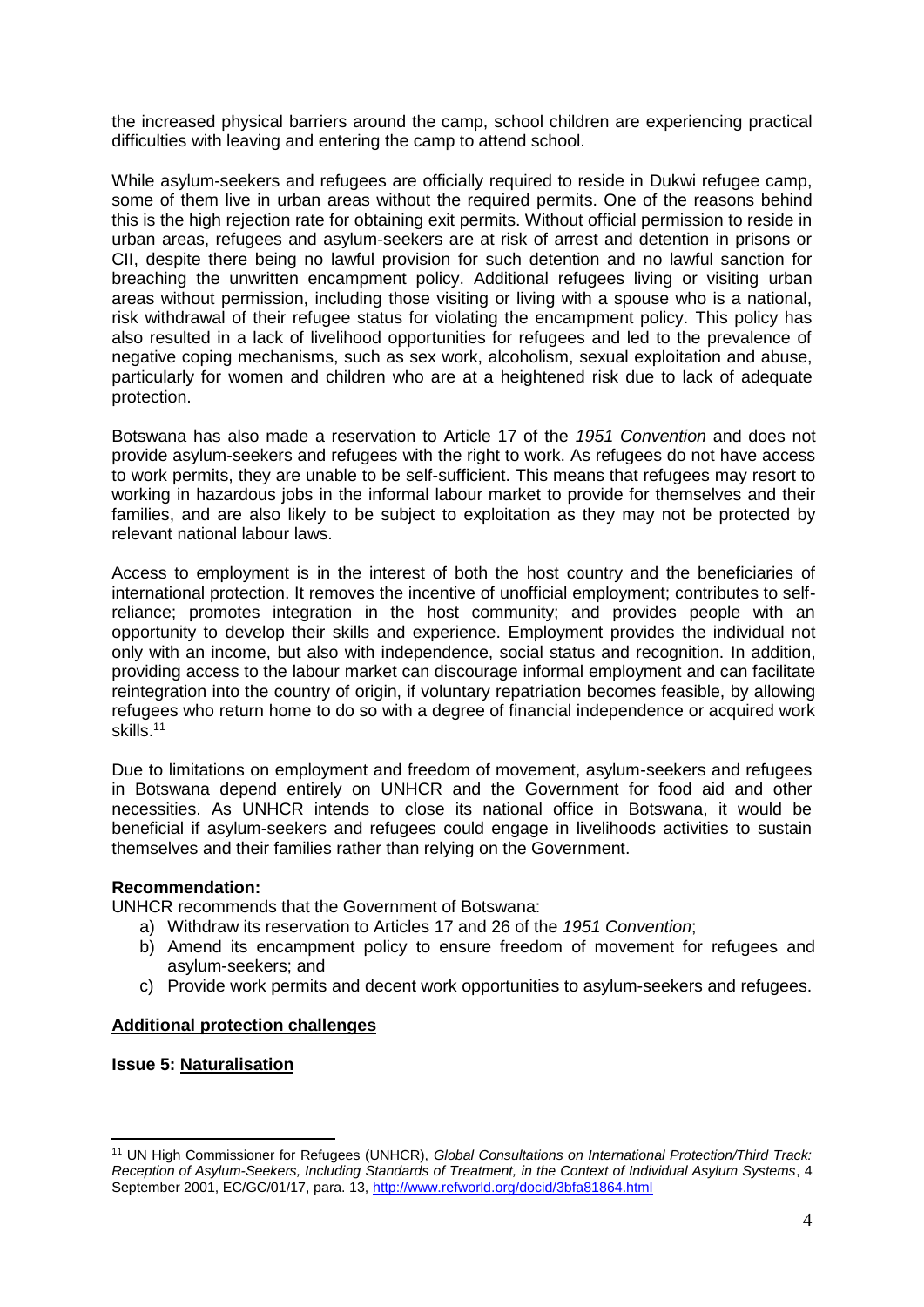Despite the Government's reservation to Article 34 of the *1951 Convention* regarding naturalisation of refugees, Botswana has had significant success in the past with the naturalisation of Angolan refugees. However, recently, refugees have faced difficulties in applying for naturalisation. In the past years only one waiver was granted to a Rwandese national to apply for citizenship. There are also several refugees who are married to citizens of Botswana and submitted applications to be naturalised; some of these applications have been pending with Botswana authorities for ten years. Although these applicants have not received written decisions regarding their naturalisation applications, they have been told by Botswana authorities that their applications are not likely to be approved.

UNHCR considers integration, not only as a legal and socio-economic process, but also a social and cultural process of acclimatisation by refugees to local communities. It should enable refugees to live with the host population without discrimination or exploitation, and contribute actively to the social life of their country of asylum. The timely grant of secure legal status and residency rights are essential factors in the integration process. UNHCR strongly believes that refugees should receive long-term residence rights at an early stage, as shorter term residency has been proven to have a negative impact on a person's sense of belonging and motivation to integrate.

### **Recommendation:**

UNHCR recommends that the Government of Botswana:

- a) Withdraw its reservation to Article 34 of the *1951 Convention*; and
- b) Allow refugees, particularly those with ties to Botswana, to be naturalised.

#### **Issue 6: Prevention of statelessness and protection of stateless persons**

Botswana has no specific provisions to reduce and prevent statelessness and to grant protection to stateless persons. The country has not yet fully implemented the *1954 Convention*. While it is commendable that Botswana is a State Party to many universal and regional conventions that recognize the individual human right to a nationality,<sup>12</sup> the resulting commitments are not yet fully reflected in Botswana's domestic law.<sup>13</sup> There is no legal guarantee for children born in the country who would otherwise be stateless to acquire Botswana nationality. Furthermore, no provision in the domestic nationality law protects foundlings.

#### **Recommendations:**

UNHCR recommends that the Government of Botswana:

- a) Accede to the *1961 Convention on the Reduction of Statelessness*; and
- b) Amend section 4 of the *Citizenship Act 1998 and Citizenship Regulations 2004* to grant nationality, at birth and by operation of the law, to any child born in Botswana who would otherwise be stateless and to foundlings.

**UNHCR June 2017**

<sup>1</sup> <sup>12</sup> Botswana is a State Party to, for example, the *Convention on the Rights of the Child*, the *International Covenant on Civil and Political Rights* and the *African Charter on the Rights and Welfare of the Child*.

<sup>13</sup> *Citizenship Act 1998 and Citizenship Regulations 2004* [Botswana], 24 April 1998, available at: [http://www.refworld.org/docid/4c5818202.html.](http://www.refworld.org/docid/4c5818202.html)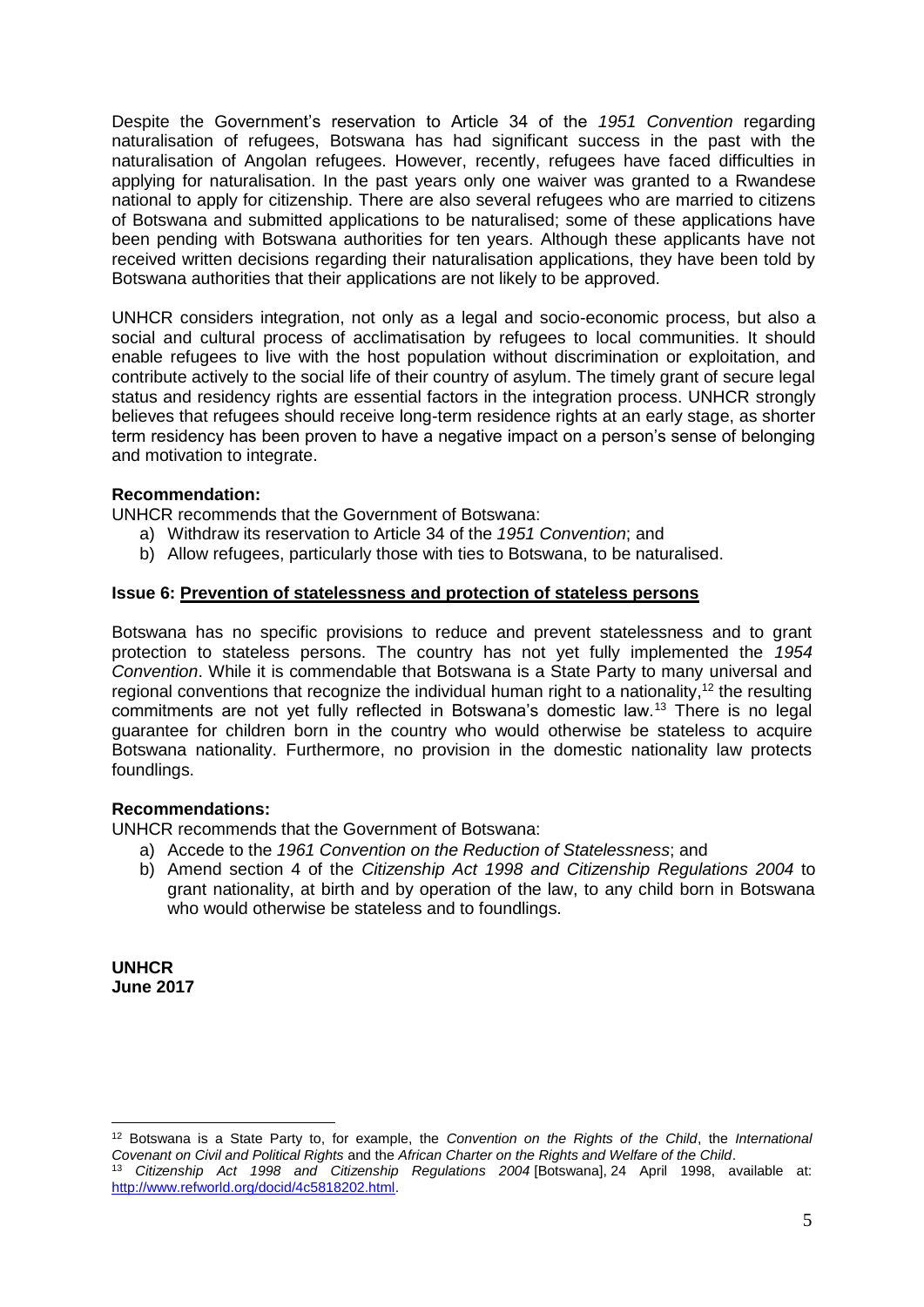# **ANNEX**

### **Excerpts of relevant Recommendations from the 2nd cycle Universal Periodic Review, Concluding Observations from UN Treaty Bodies and Recommendations of Special Procedures mandate holders**

### **BOTSWANA**

We would like to bring your attention to the following excerpts from the 2nd cycle UPR recommendations, UN Treaty Monitoring Bodies' Concluding Observations, and recommendations from UN Special Procedures mandate holders' reports relating to issues of interest and persons of concern to UNHCR with regards to Botswana.

### **I. Universal Periodic Review (Second Cycle – 2012)**

| Recommendation <sup>14</sup>                                                                                                                                                                                                                                                                                                                                            | Recommendin<br>g State/s | Position <sup>15</sup>  |
|-------------------------------------------------------------------------------------------------------------------------------------------------------------------------------------------------------------------------------------------------------------------------------------------------------------------------------------------------------------------------|--------------------------|-------------------------|
| Refugees and asylum-seekers                                                                                                                                                                                                                                                                                                                                             |                          |                         |
| 115.38. Seek support and assistance from international<br>institutions in dealing with the challenges that constrain the<br>effective realization of certain rights, particularly the right to<br>education and the protection of refugees.                                                                                                                             | <b>Burkina Faso</b>      | Supported               |
| 115.91. Consider the possibility to seek further international<br>cooperation in order to find sustainable solutions in the area<br>of refugees law.                                                                                                                                                                                                                    | Paraguay                 | Supported               |
| 116.41. Continue its engagement with improving the rights of<br>refugees.                                                                                                                                                                                                                                                                                               | Uganda                   | Supported <sup>16</sup> |
| 116.42. Improve the reception conditions, health care,<br>access to water and sanitation, adequate housing and food,<br>for refugees; Make sure that refugees are not repatriated in<br>case that their lives are in danger in their country of origin,<br>and promote, through public policies, their total integration<br>into the society out of the refugees camps. | Ecuador                  | Supported <sup>17</sup> |

<sup>1</sup> <sup>14</sup> All recommendations made to Botswana during its 2nd cycle UPR can be found in: "Report of the Working Group on the Universal Periodic Review of Botswana" (22 March 2013), A/HRC/23/7, available at: [http://www.ohchr.org/EN/HRBodies/UPR/Pages/BWSession15.aspx.](http://www.ohchr.org/EN/HRBodies/UPR/Pages/BWSession15.aspx)

**<sup>15</sup>** Botswana views and replies can be found in: *Addendum* (23 May 2013), A/HRC/23/7/Add.1, available at: [http://www.ohchr.org/EN/HRBodies/UPR/Pages/BWSession15.aspx.](http://www.ohchr.org/EN/HRBodies/UPR/Pages/BWSession15.aspx)

<sup>16</sup> *Addendum*: "The Government considers it appropriate to continue engagement to improve the rights of refugees."

<sup>&</sup>lt;sup>17</sup> Addendum: "The Government considers it in line with its commitments. The Government is committed to providing access to water and sanitation, adequate housing and food, for refugees within her limited resources. Botswana adheres fully to the principle of non-refoulment and has not sent any refugee to countries of origin against their will. Botswana is committed to the implementation of the key durable solutions (Repatriation, Reintegration and Resettlement) to refugee problems."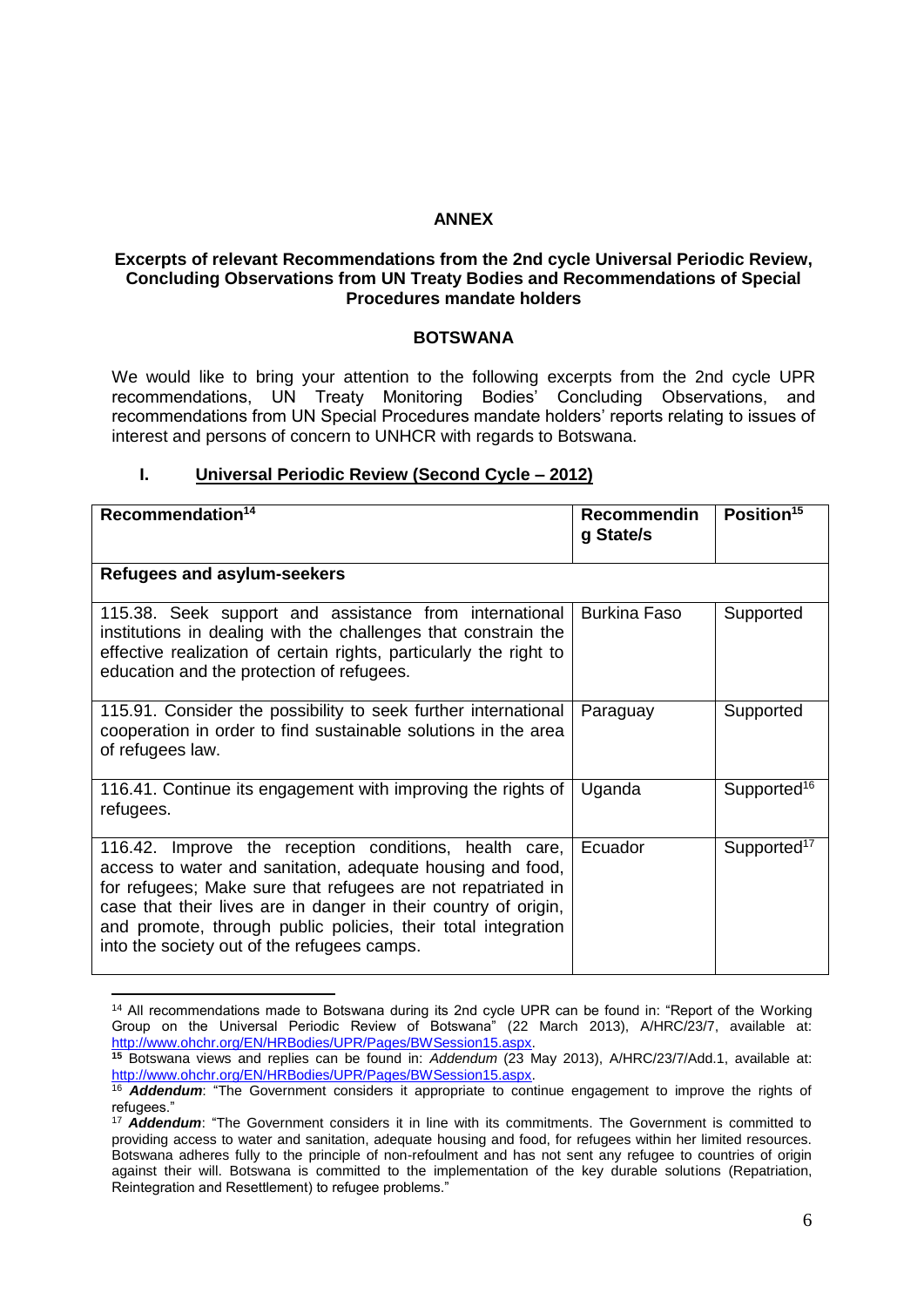| 116.43. Maintain the positive efforts aiming to find durable<br>by way of repatriation, reintegration<br>solutions<br>and<br>resettlement of refugees.                                                                                                                                      | Egypt                                                            | Supported <sup>18</sup> |
|---------------------------------------------------------------------------------------------------------------------------------------------------------------------------------------------------------------------------------------------------------------------------------------------|------------------------------------------------------------------|-------------------------|
| <b>Groups with specific needs</b>                                                                                                                                                                                                                                                           |                                                                  |                         |
| 115.39. Accelerate the implementation of the Action Plan to<br>enable targeted programming and interventions for the<br>welfare and protection of the most vulnerable children in<br>Botswana.                                                                                              | Indonesia                                                        | Supported               |
| 115.52. Further consolidate on important fields of rules of<br>law, gender equality, and social welfare to better overall<br>conditions for vulnerable groups such as women, children<br>and youth.                                                                                         | Viet Nam                                                         | Supported               |
| 115.90. Take appropriate measures to protect and promote<br>the rights of disadvantaged groups.                                                                                                                                                                                             | Congo                                                            | Supported               |
| Sexual and gender-based violence                                                                                                                                                                                                                                                            |                                                                  |                         |
| 115.47. Continue strengthening the necessary policies to<br>promote gender equality, with a focus on education, on<br>adopting awareness campaigns for the population against<br>gender violence, and on putting in place specific legislation<br>that criminalizes violence against women. | Spain                                                            | Supported               |
| 115.61. Intensify efforts to combat violence against women.                                                                                                                                                                                                                                 | Congo                                                            | Supported               |
| 115.62. Fight efficiently against rape and domestic violence.                                                                                                                                                                                                                               | Togo                                                             | Supported               |
| 115.63. Continue to fight against sexual violence.                                                                                                                                                                                                                                          | Djibouti                                                         | Supported               |
| 115.64. Urgent implementation of measures to improve the<br>reporting rate of gender based violence, where the NGO<br>Genderlinks estimates only 1 in 24 incidents were currently<br>reported; and to increase the prosecution of perpetrators.                                             | United Kingdom<br>of Great Britain<br>Northern<br>and<br>Ireland | Supported               |
| 115.65.<br>combat all<br>forms<br>Actively<br>of<br>gender-based<br>discrimination and violence, in particular domestic and sexual<br>violence.                                                                                                                                             | France                                                           | Supported               |
| 115.66. Draft implementation instructions and provide police<br>and the public training on the Domestic Violence Act.                                                                                                                                                                       | United States of<br>America                                      | Supported               |
| 115.67. Continue to take steps towards eliminating gender-<br>based violence, including through strengthening domestic<br>laws and policies to protect women.                                                                                                                               | Australia                                                        | Supported               |
| 115.68. Consider enacting specific legislation on domestic<br>violence to hold perpetrators accountable for their behaviour.                                                                                                                                                                | <b>Brazil</b>                                                    | Supported               |

<sup>1</sup> <sup>18</sup> *Addendum*: "Botswana is committed to the implementation of the key durable solutions (Repatriation, Reintegration and Resettlement) to refugee problems."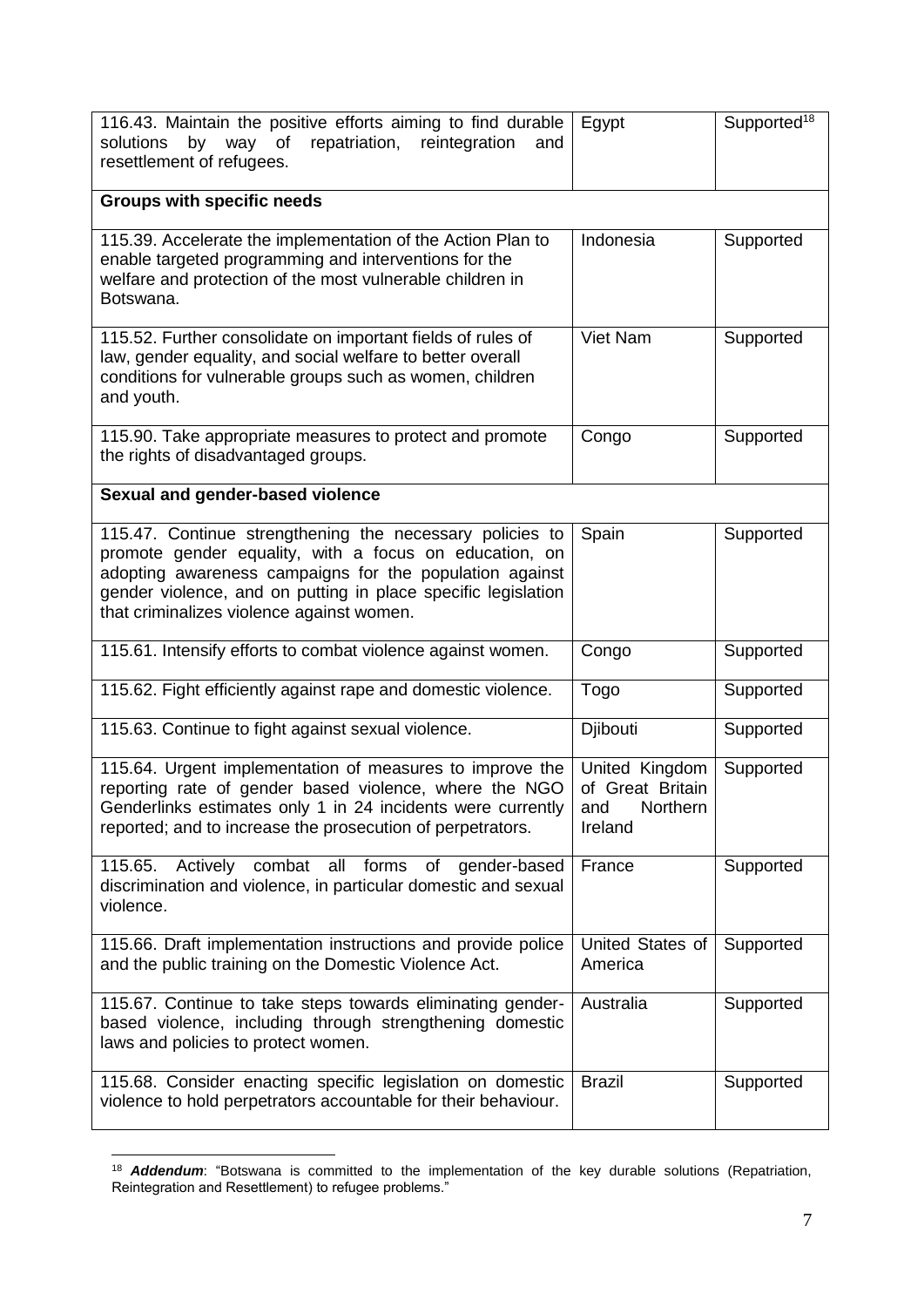| 115.69. Take the necessary measures to ensure sexual<br>assault perpetrated by a spouse is explicitly covered by the<br>criminal code and educate chiefs and other customary law<br>practitioners so that their decisions are in line with<br>constitutional law, particularly with respect to marriage and<br>property rights. | Canada      | Supported               |
|---------------------------------------------------------------------------------------------------------------------------------------------------------------------------------------------------------------------------------------------------------------------------------------------------------------------------------|-------------|-------------------------|
| 115.70. Enact specific legislation on marital rape                                                                                                                                                                                                                                                                              | Ireland     | Supported               |
| 115.71. Take concrete measures to ensure a<br>safer<br>environment for both women and girls.                                                                                                                                                                                                                                    | Netherlands | Supported               |
| 115.72. Take efficient steps to secure the protection of<br>women, also when abuse happens within the family.                                                                                                                                                                                                                   | Norway      | Supported               |
| 115.73. Strengthen national frameworks and mechanisms to<br>effectively address and combat violence against women and<br>girls.                                                                                                                                                                                                 | Sri Lanka   | Supported               |
| 117.26. Ensure that all violence against women and girls<br>constitutes a criminal offence, that victims have access to<br>immediate means of redress and protection; and that all<br>perpetrators are prosecuted.                                                                                                              | Ireland     | <b>Not</b><br>Supported |
| <b>SOGI</b>                                                                                                                                                                                                                                                                                                                     |             |                         |
| 115.35. Include a gender perspective into its policies and<br>programmes to combat HIV/AIDS, taking into account what<br>has been pointed out by CEDAW.                                                                                                                                                                         | Chile       | Supported               |
| 115.47. Continue strengthening the necessary policies to<br>promote gender equality, with a focus on education, on<br>adopting awareness campaigns for the population against<br>gender violence, and on putting in place specific legislation<br>that criminalizes violence against women.                                     | Spain       | Supported               |
| 115.50. Continue repealing discriminatory laws and to<br>allocate adequate budget for the implementation of its<br>National Gender Programme to ensure non-discrimination<br>against women.                                                                                                                                     | Thailand    | Supported               |
| 115.51. Intensify its efforts aimed at modifying or eliminating<br>the negative cultural practices and stereotypes which are the<br>source of certain forms of discrimination against women.                                                                                                                                    | Tunisia     | Supported               |
| 115.52. Further consolidate on important fields of rules of<br>law, gender equality, and social welfare to better overall<br>conditions for vulnerable groups such as women, children<br>and youth.                                                                                                                             | Viet Nam    | Supported               |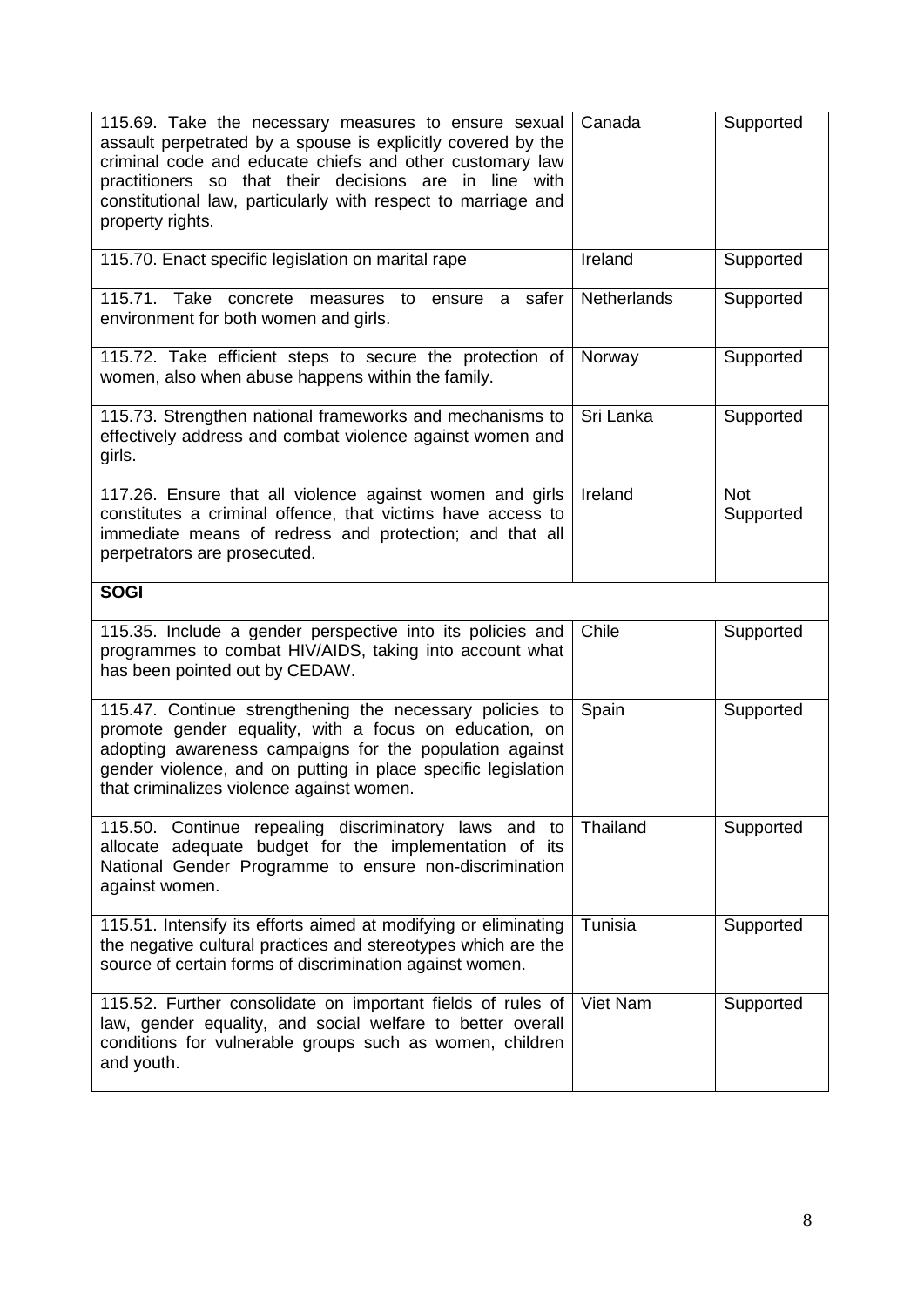| 116.35. Take steps to implement comprehensive anti-<br>discrimination laws, particularly to eliminate discrimination on<br>the basis of sexual orientation.                                                                                                                                                     | Australia             | <b>Not</b><br>supported <sup>19</sup>       |
|-----------------------------------------------------------------------------------------------------------------------------------------------------------------------------------------------------------------------------------------------------------------------------------------------------------------|-----------------------|---------------------------------------------|
| 117.27. Decriminalize<br>same-sex activities<br>consensual<br>between adults and promote tolerance in this regard.                                                                                                                                                                                              | <b>Czech Republic</b> | <b>Not</b><br>supported                     |
| 117.28. Evaluate to repeal the criminalization of same-sex<br>relations.                                                                                                                                                                                                                                        | Argentina             | <b>Not</b><br>supported                     |
| 117.29. De-criminalize same sex activities and adopt policies<br>to counter discrimination against LGBT.                                                                                                                                                                                                        | Netherlands           | <b>Not</b><br>supported                     |
| 117.30. Decriminalize consensual sexual relations between<br>adults<br>strength<br>efforts<br>combat<br>and<br>to<br>same-sex<br>discrimination against those persons, while respecting their<br>rights to association and representation in civil society.                                                     | Spain                 | <b>Not</b><br>supported                     |
| 117.31. Remove relevant articles of the Penal Code<br>criminalising same sex sexual activities.                                                                                                                                                                                                                 | Slovakia              | <b>Not</b><br>supported                     |
| 117.32. Guarantee the fundamental rights of all persons<br>living in Botswana and thereby decriminalize sexual relations<br>of consenting adults of the same sex.                                                                                                                                               | France                | <b>Not</b><br>supported                     |
| <b>Birth registration</b>                                                                                                                                                                                                                                                                                       |                       |                                             |
| 115.77. Continue to take the necessary measures to make<br>sure that all the population has easy access to free birth<br>registration for newborns.                                                                                                                                                             | Mexico                | Supported                                   |
| <b>Migrants</b>                                                                                                                                                                                                                                                                                                 |                       |                                             |
| 116.10. Sign and ratify the International Covenant on<br>Economic, Social and Cultural Rights as well as the<br>International Convention on the Protection of the Rights of All<br>Migrant Workers and Members of Their Families.                                                                               | Turkey                | <b>Not</b><br>supported <sup>20</sup>       |
| 116.16. Consider the possibility of ratifying the International<br>on Economic, Social<br>Covenant<br>and Cultural<br>Rights,<br>International Convention on the Protection of the Rights of All<br>Migrant Workers and Members of Their Families and<br>Convention on the Rights of Persons with Disabilities. | Ecuador               | <b>Partially</b><br>supported <sup>21</sup> |

<sup>1</sup> <sup>19</sup> *Addendum*: "Botswana, as a predominantly Christian nation, has not reached a stage in which she can accept same sex activities. It will be necessary to conduct educational campaigns on this issue so that when the laws are changed people will be carried along."

<sup>&</sup>lt;sup>20</sup> **Addendum**: "The Government will consider accession when it is in a position to effectively implement the treaty provisions and having completed thorough consultations with all stakeholders such as workers, employers and trade unions."

<sup>&</sup>lt;sup>21</sup> Addendum: "With respect to the ECSOC and the Convention on the Rights of Persons with Disabilities and the Government will consider accession when it is in a position to effectively implement these Conventions. Regarding the International Convention on the Protection of the Rights of All Migrant Workers and Members of Their Families, Government does not consider its ratification an immediate priority, and will consider accession after it has completed thorough consultations with other stakeholders such as workers, employers and trade unions."